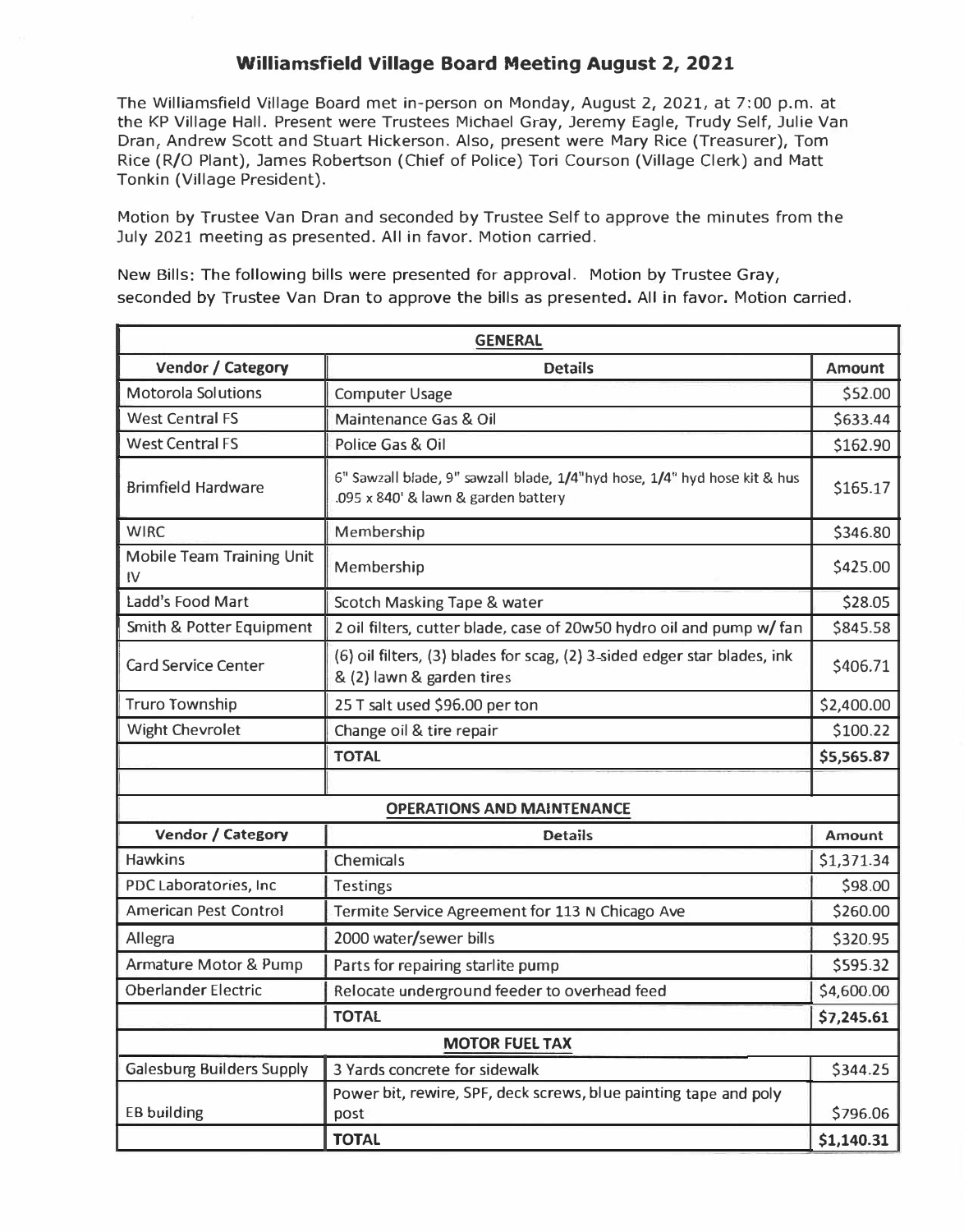Financial Statements: Trustee Gray provided details on the review of financial statements, percent over and percent under for the month. Motion by Trustee Gray and seconded by Trustee Hickerson to approve the financial statements. All in favor. Motion carried.

Public Comment: Treasurer Mary Rice asked permission to purchase 2 Illinois Municipal handbooks at \$40 each and President Tonkin suggested purchasing a newly elected officials handbook also. Board approved.

Correspondence: President Tonkin attended the monthly Elmwood Community Foundation meeting pertaining to the new fitness/wellness center they plan to build. The committee visited a similar establishment and edited the building design and got the cost down to \$9.9 million. The YMCA, Graham Hospital and the Elmwood Community Foundation had previously raised funds to purchase the land. President Tonkin asked if any of the Board Members were interested in their presentation, and also stated that there is planned to be a similar, smaller, presentation in Williamsfield likely late in August or early in September.

Street and Maintenance Report: Trustee Scott stated the selected roads for MF&T funding were rock and chipped, there is a lot of rock left over that is at Doubet-Benjamin Park and needs to be used or moved, if it gets dusty, it will not adhere to the tar. Trustee Scott asked the Board's permission to allow Mark Niebuhr and Don Smith to go to Fort Dodge, Iowa and look at the patch spray trailer that fills pot holes and see a demonstration. The oil can be purchased in Knoxville by pulling the trailer there so no need to store the oil. The Board discussed what would be the most cost efficient; the Village purchasing the patch hole patching trailer for \$25,000 and save labor by having our maintenance department fill holes throughout the year and save on cold patch, or continue to have the county rock and chip our roads once a year which can cause the roads to crown by adding the multiple layers and creates low spots on the sides where water collects. Truro Township hired D & D Pavement to patch holes using oil and rock using similar equipment the Village is interested in purchasing; they could do a demonstration with our roads for approximately \$500 while they are in town working for the township; otherwise, it costs \$800 to have them travel to the Village. Motion by Trustee Self and seconded by Trustee Hickerson to allow Mark and Don one day labor to watch a demo on the patch spray trailer. All in favor. Motion carried. Trustee Scott stated removing cement pads is difficult and time consuming for the maintenance department because with their current equipment; adjustable forks for the end loader would be helpful, physically and with time. John Deere has a set for \$1500 and Amazon has a set for around \$800. Motion by Trustee Scott and seconded by Trustee Self to allow the maintenance department to purchase adjustable fork for the tractor for up to \$1000. All in favor. Motion carried.

Police Report: Chief Robertson stated there have been complaints about unsightly properties and nuisance complaints, including several vehicles in a yard taken apart for parts, fluids poured in an alley and questionable items burnt and tall burn piles. He will follow up with the homeowners and issue a citation if necessary actions are not met. The following calls for service were handled by the police department for the month of July:

| Category                            | Status / Resolution       |  |  |  |
|-------------------------------------|---------------------------|--|--|--|
| (3) Threats complaints              | Report on File            |  |  |  |
| (3) Person down                     | <b>Medical NR</b>         |  |  |  |
| (2) Alarm calls                     | Accidental/unfounded      |  |  |  |
| $(2)$ 911 hang up                   | County handled/accidental |  |  |  |
| (1) Animal complaint                | Unable to locate          |  |  |  |
| (2) Suicidal Threats                | Transported to MH         |  |  |  |
| (2) Traffic control complaints BNSF |                           |  |  |  |
|                                     |                           |  |  |  |

## **POLICE REPORT**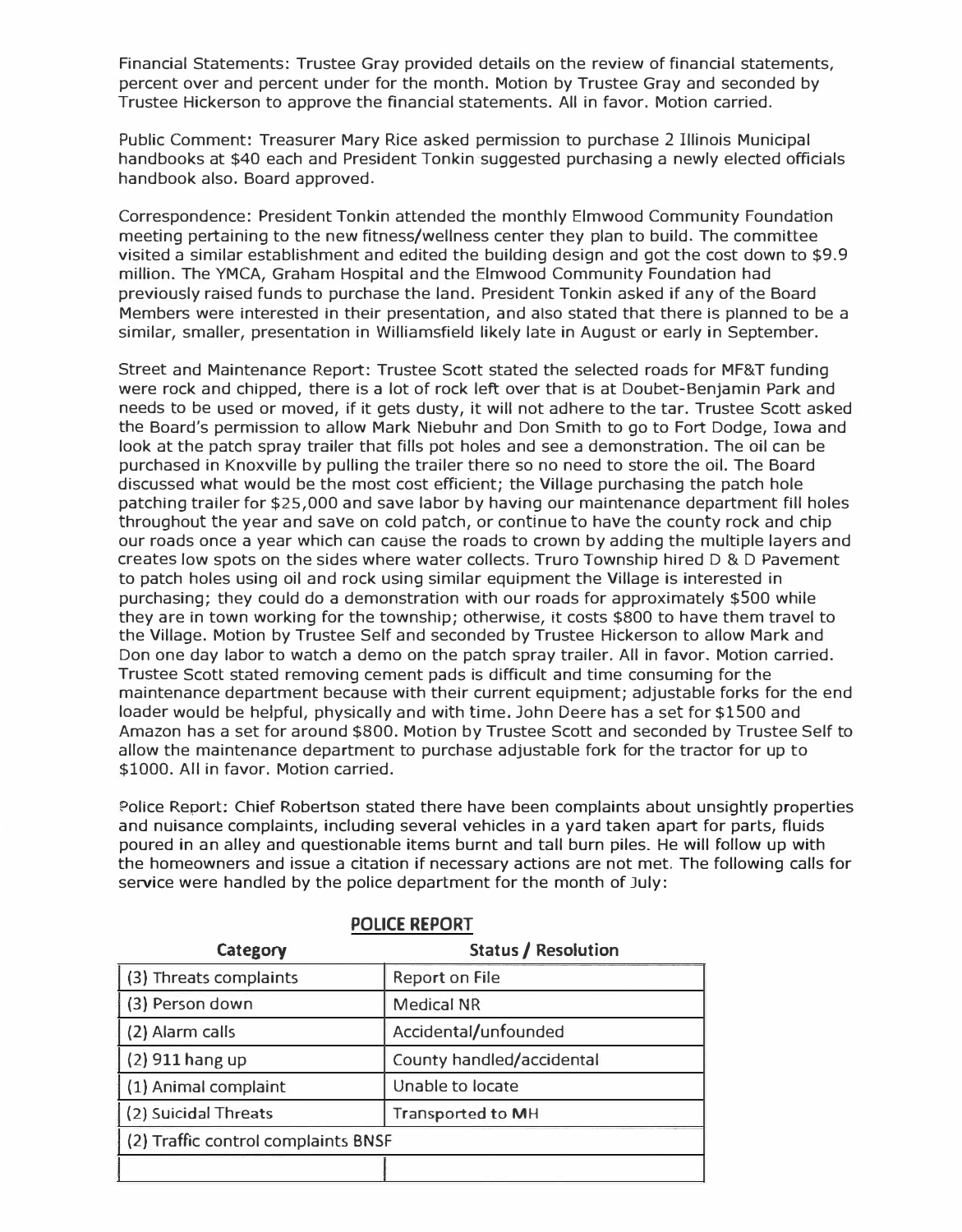| the property of the control of the control of the control of the control of the control of | the company of the company of the company of the company of the company of the company of<br>The Control of Control |  |
|--------------------------------------------------------------------------------------------|---------------------------------------------------------------------------------------------------------------------|--|

| <b>Violations</b>           | <b>Citations</b> | <b>Warnings</b> |
|-----------------------------|------------------|-----------------|
| Seatbelt                    |                  |                 |
| <b>Speeding</b>             |                  |                 |
| Disobeyed Stop Sign         |                  |                 |
| <b>Ordinance Violations</b> |                  |                 |
| Other                       |                  |                 |

## **CITATIONS ISSUED IN JULY**

Correspondence: The Village received a thank you card for Rick Secrist memorial. The FAA sent information on who to contact for concerns about wind turbines in Oneida exceeding the height limits.

Parks Report: Trustee Eagle stated over \$200 was raised at the ice cream social held at Doubet-Benjamin Doubet, the butterfly garden is almost done, the Eagle Scout pavilion project has started, the disc golf tournament plans are in the works; the cost will be around \$2,075 to install the new tee box locations if they use cement, Ag Day will be held September  $12<sup>th</sup>$ , President Tonkin distributed the results of the Veteran's Park survey to the Trustees to discuss how best to make the material available to the public; Trustee Van Dran suggested that, because the EXCEL file is very detailed and difficult to manipulate, it is best to list the top three or so results from the questions to simplify the results; once this is done they will be posted on the Village website.

Infrastructure and Maintenance Report: Supreme Radio in Galva has a bracket that can attach the emergency siren to a wooden pole; there is also software on the web that will locate the best placement for the siren in the Village. One of the first steps to fix the Village's storm drainage issues is to contact BNSF and relay the multiple areas that have collapsed tiles and sink holes on their property that are causing issues. WIRC can possibly assist with engineering consultations to get elevation shots of the Village; there are 3 main places the water runs to in the Village and most ditches are clogged on the way. Trustee Hickerson will reach out to BSNF.

Water Report: Tom Rice stated the previously discussed rewiring project Ameren forced the Village to do was completed for \$4,600; the #2 house transformer went out and Oberlander Electric gave a verbal quote of \$3600-\$3700, the Board approved the necessary repairs to be completed; Tom presented to the Board a lift cart from Northern Tool for \$622.49 for heavy lifting at the RO plant. Motion by Trustee Gray and seconded by Trustee Eagle to purchase the lift cart. All in favor. Motion carried.

COVID Status: The Village will receive more funds that originally expected from the American Rescue Plan Funds. And, if other Villages pass on the opportunity to apply for the funds, the excess funds will go to the approved Villages.

Old Business: President Tonkin stated the next step on the water infrastructure project is to hold a public meeting for questions and comments; the meeting will be held late August and will need to be published 10 days before it is held. President Tonkin and Treasurer Mary met with the bank to establish a line of credit to cover the Village's portion of the water project, the first water project line of credit will be paid *off* around the same time the first of the new payments will need to be made. The KP Hall renovations should begin late August. The online water bill payments will be more costly for the Village than realized, this will be tabled for now. Trustee Eagle stated he emailed Superintendent Tim Farquer with the questions the Board had after the football/soccer field land lease was discussed at the June